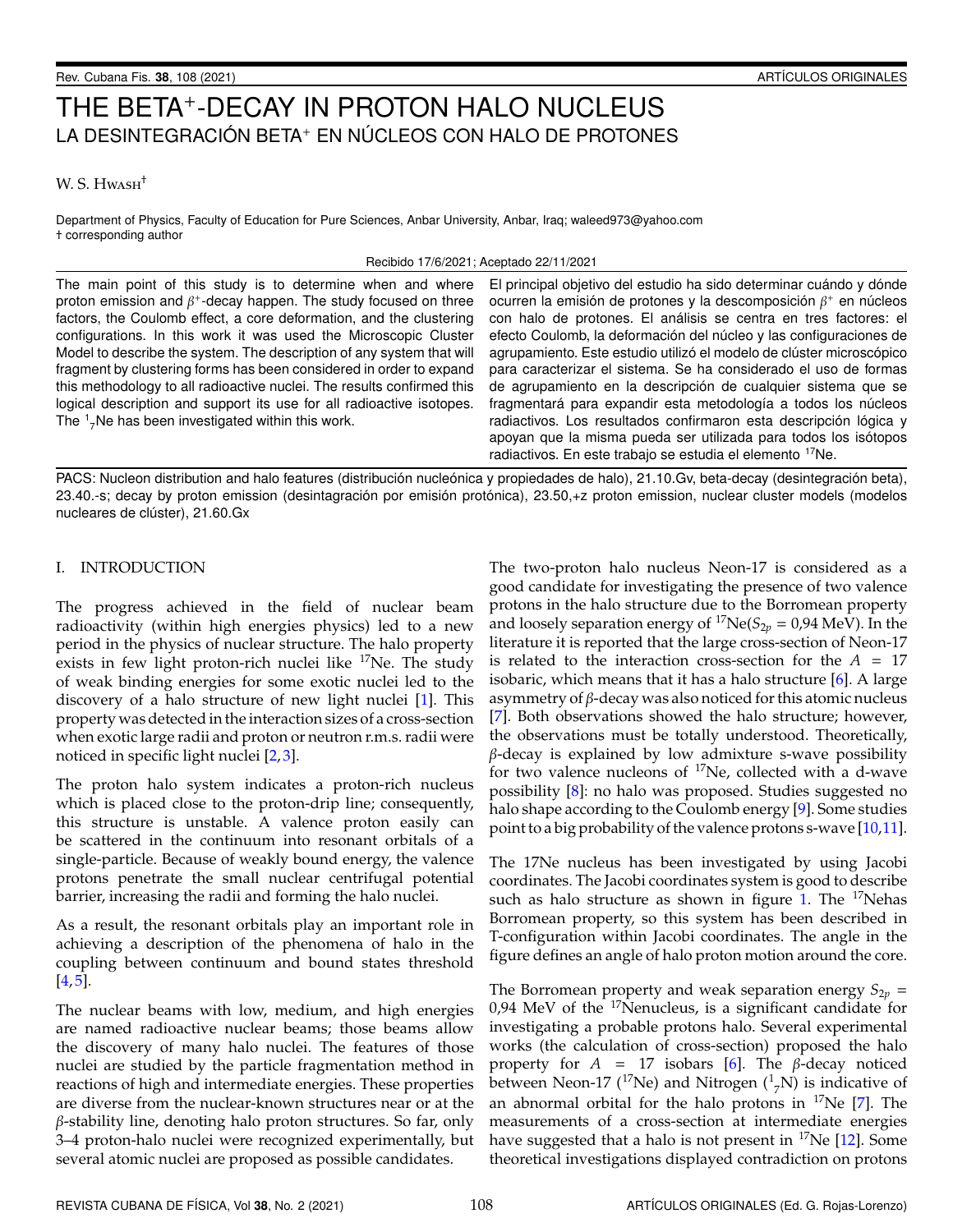occupying dominance of the 1d5/2 orbital, taking Coulomb energy into consideration [\[9\]](#page-3-8). The study of the  $\beta$ -decay reached a similar conclusion for a d-wave. The probability of a proton halo structure in (Neon-17) is taken into consideration from Glauber with Hartree–Fock in Ref. [\[13\]](#page-3-12). Also, a calculation has suggested the two valence protons halo  $\beta^+$ -decay and proton emission for  $17$ Ne, based on the Faddeev model [\[10,](#page-3-9) [14\]](#page-3-13).

<span id="page-1-0"></span>

Figure 1. Jacobi coordinates for three-body system with two shapes of the core and angle of two halo protons.

The Hamiltonian of  $\frac{1}{5}$ O is,

$$
\hat{h}_{core}(\xi_{core})\phi_{core}(\xi_{core}) = \varepsilon_{core}\phi_{core}(\xi_{core})
$$
\n(1)

<span id="page-1-3"></span>, and total wavefunction is,

$$
\Psi^{JM}(x, y, \xi) = \phi_{core}(\xi_{core})\psi(x, y)
$$
\n(2)

The wavefunction of the valence protons is,

$$
\psi_{n,k}^{l_x,l_y}(\rho,\theta) = R_n(\rho)\psi_k^{l_x,l_y}(\theta). \tag{3}
$$

The total Hamiltonian  $\hat{H}$  is,

$$
\hat{H} = \hat{T} + \hat{h}_{core}(\vec{\xi}) + \hat{V}_{core-n1}(r_{core-n1}, \vec{\xi}) + \hat{V}_{core-n2}(r_{core-n2}, \vec{\xi}) \n+ \hat{V}_{n-n}(r_{n-n}) + V_c,
$$
\n(4)

where

.

$$
\hat{V}_{core-n}(r_{core}-n,\vec{\xi}) = \frac{-V_0}{\left[1+\exp\left(\frac{r_{core-n}-R(\theta,\phi)}{a}\right)\right]} - \frac{\hbar^2}{m^2c^2} \times \frac{1}{4r_{core-n}d_{core-n}} \left(1+\exp\left(\frac{r_{core-n}-R_{so}}{a_{so}}\right)\right]^{-1}\right),\tag{5}
$$

<span id="page-1-1"></span>and

$$
\hat{V}_{n-n}(r_{n-n}) = -\frac{\hbar^2}{m^2c^2}(2l.s)\frac{V_{s,o}}{4r_{n-n}}\frac{d}{dr_{n-n}}\left(\left[1+\exp\left(\frac{r_{n-n}-R_{so}}{a_{so}}\right)\right]^{-1}\right),\tag{6}
$$

with

$$
R = R_0[1 + \beta_2 Y_{20}(\theta, \phi)], \qquad Y_{20}(\theta, \phi) = \frac{1}{4} \sqrt{\frac{5}{\pi}} (3 \cos^2 \theta - 1). \tag{7}
$$

More details about this formalism are in [\[15](#page-3-14)[–19\]](#page-3-15).

## II. RESULTS

The  $\beta^+$ -decay and proton emission are important in nuclear radioactivity and its applications. The knowledge of when and where  $\beta^+$ -decay and proton emission take place in nuclei is very significant. The present study has focused on this matter. The <sup>17</sup>Neis a radio nucleus and has a half-life of around 109.2(5) ms. The decay probabilities of <sup>17</sup>Neare  $\beta^+$ ,  $p$  (96.0%),  $\beta^+$ , α (2.7%) and  $\beta^+$  (1.3%). The dominant probability is  $\beta^+$ , *p* (96.0 %), which we have considered in the present work. The <sup>17</sup>Nehas two protons away from the other nucleons that are the reason for proton emission and the decay. In the <sup>17</sup>Ne, the two valence protons surround the  $\frac{1}{5}$ O and move around the probably deformed core  $({}^{1}_{5}O)$ . The Hamiltonian of the <sup>17</sup>Nestructure relied on the microscopic core and the valence protons clusterization. The configuration and the clusterization of the system depended on several factors; the  $(\theta)$  of valence proton position is one of them. The energy of the clustered valence protons is calculated based on Eq. [6,](#page-1-1) taking into consideration the Coulomb effect.

<span id="page-1-4"></span>

<span id="page-1-2"></span>Figure 2. The Binding energy of the valence neutrons as function of the angle with prolate shape.

Eq[.3](#page-1-2) describes the valence protons wavefunction, whereas φ*core* in eq. [2,](#page-1-3) defines the wavefunction of the core described by the shell model. Therefore the valence protons wave function depends on the angle as seen in eq. [3.](#page-1-2)

<span id="page-1-5"></span>Table 1. The binding energy and angle of valence electrons, and prolate deformation parameters of  $1^{\circ}_{5}$ O.

| Ĥ  | <b>Binding Energy (MeV)</b> |                 |                 |                 |  |
|----|-----------------------------|-----------------|-----------------|-----------------|--|
|    | $\beta_2 = 0.7$             | $\beta_2 = 0.5$ | $\beta_2 = 0.3$ | $\beta_2 = 0.1$ |  |
| 0  | $-0.1547$                   | $-0.22$         | $-0.375$        | $-0.567$        |  |
| 10 | $-0.345$                    | $-0.369$        | $-0.574$        | $-0.69$         |  |
| 20 | $-0.4023$                   | $-0.47$         | $-0.723$        | $-0.79$         |  |
| 30 | $-0.713$                    | $-0.567$        | $-0.8345$       | $-0.908$        |  |
| 40 | $-1.02$                     | $-1.02$         | $-1.02$         | $-1.02$         |  |
| 50 | $-1.3$                      | $-1.209$        | $-1.1$          | $-1.09$         |  |
| 60 | $-1.402$                    | $-1.39$         | $-1.276$        | $-1.13$         |  |
| 70 | $-1.54$                     | $-1.456$        | $-1.326$        | $-1.19$         |  |
| 80 | $-1.6$                      | $-1.57$         | $-1.422$        | $-1.256$        |  |
| 90 | $-1.734$                    | $-1.609$        | $-1.49$         | $-1.34$         |  |

Movement of the valence protons around the 15O makes the energy of these protons to vary regarding the deformation

REVISTA CUBANA DE FÍSICA, Vol 38, No. 2 (2021) 109 ARTÍCULOS ORIGINALES (Ed. G. Rojas-Lorenzo)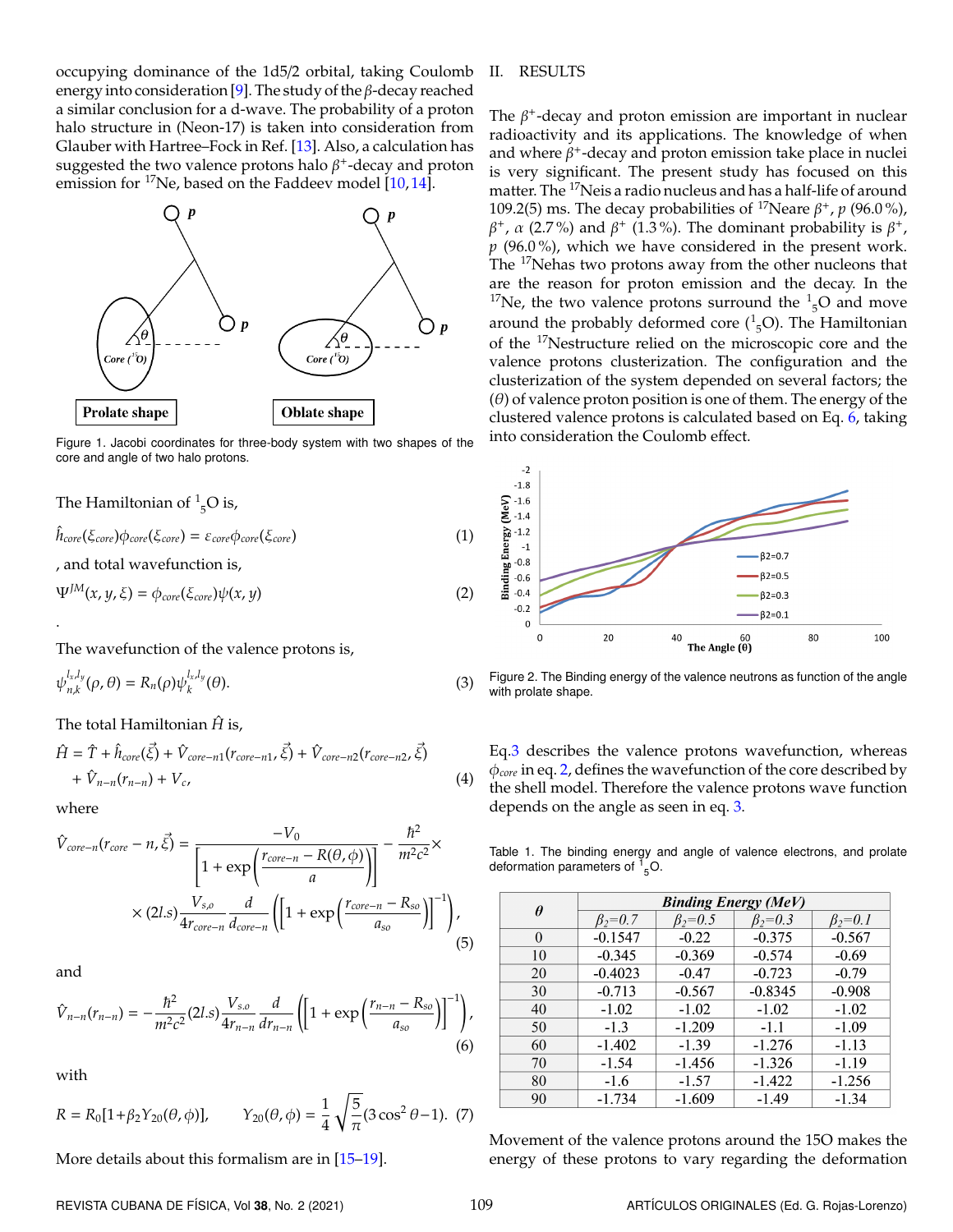shape (oblate or prolate) and also the angle  $(\theta)$ . In fig. [2,](#page-1-4) it is shown how the energy varies from -0.1547 MeV to -1.734 MeV for  $β_2 = 0.7$ , from -0.22 MeV to -1.609 MeV for  $β_2 = 0.5$ , from -0.375 MeV to -1.422 MeV) for  $β_2 = 0.3$  and from -0.567 MeV to -1.256 MeV for  $\beta_2 = 0.1$  with angle values from 0 $\degree$  to 90 $\degree$  as they are listed in the table [1.](#page-1-5)

<span id="page-2-0"></span>

Figure 3. The Binding energy of the valence neutrons as function of the angle with oblate shape.

In fig. [3,](#page-2-0) it is shown how the energy varies from -1.734 MeV to -0.1547 MeV for  $\beta_2 = -0.7$ , from -1.609 MeV to -0.22 MeV for  $\beta_2 = -0.5$ , from -1.422 MeV to -0.375 MeV for  $\beta_2 = -0.3$ and from -1.256 MeV to -0.567 MeV for  $\beta_2 = -0.1$  with angle values from 0<sup>*o*</sup> to 90<sup>*o*</sup> as they are listed in the table [2.](#page-2-1)

<span id="page-2-1"></span>Table 2. The binding energy and angle of valence electrons, and prolate deformation parameters of  $1^{\circ}_{5}$ O.

| Ĥ        | <b>Binding Energy (MeV)</b> |                    |                    |                    |  |
|----------|-----------------------------|--------------------|--------------------|--------------------|--|
|          | $\beta_2 = -0.7$            | $\beta_{2} = -0.5$ | $\beta_{2} = -0.3$ | $\beta_{2} = -0.1$ |  |
| $\Omega$ | $-1.734$                    | $-1.609$           | $-1.49$            | $-1.34$            |  |
| 10       | $-1.6$                      | $-1.57$            | $-1.422$           | $-1.256$           |  |
| 20       | $-1.54$                     | $-1.456$           | $-1.3226$          | $-1.19$            |  |
| 30       | $-1.402$                    | $-1.39$            | $-1.276$           | $-1.13$            |  |
| 40       | $-1.3$                      | $-1.209$           | $-1.1$             | $-1.09$            |  |
| 50       | $-1.02$                     | $-1.02$            | $-1.02$            | $-1.02$            |  |
| 60       | $-0.713$                    | $-0.567$           | $-0.8345$          | $-0.908$           |  |
| 70       | $-0.4023$                   | $-0.47$            | $-0.723$           | $-0.79$            |  |
| 80       | $-0.345$                    | $-0.369$           | $-0.574$           | $-0.69$            |  |
| 90       | $-0.1547$                   | $-0.22$            | $-0.375$           | $-0.567$           |  |

In figure [2,](#page-1-4) the core has been considered prolate with parameter of deformation β<sup>2</sup> (0,7, 0,5, 0,3, *and*0,1). According to the shell model structure, the core of  $\frac{1}{5}$ O has five neutrons outside the first shell and closed shell for proton with magic number 8. The majority effect of quadrupole comes from atomic number (charged particles) and minority role from neutron number because the neutrons have a negative moment.

So the quadrupole and deformation of 15O is expected to be very little. The total quadrupole moment of the 17Ne nucleus can write as  $Q = Q_j + Q_c$ , where the  $Q_j$  is the contribution coming from the two protons and *Q<sup>c</sup>* is the quadrupole of the core. Normally  $Q_c \gg Q_j$  [\[20\]](#page-3-16) where,

$$
Q = Q^{'} \frac{J}{2J+3} \left[ \frac{3\Omega}{J(J+1)-1} \right] \text{ and } Q^{'} = \frac{4}{5} \delta Z R^2.
$$

The  $\delta$  is associated with the deformation parameter  $\beta_2$  ( $\beta_2$  =  $2/3(4\pi/5)^{1/2}\delta$ ) [\[20\]](#page-3-16).

From the atomic number  $(Z = 8)$  and concept of the magic number, we assume the deformation parameter about 0,0 to −0,1 if it is oblate and about 0,0 to −0,1 if it is prolate.

The method used in this work depends on the Coulomb effect, the atomic number, the total angular moment and the cluster angle of the two protons with the parent. All probable deformations and clusterization angle channels were investigated. The deformation of the  $\frac{1}{5}$ O is the starting point. The various energies of the protons regarding relative movement were calculated by using a virtual description, as shown in figures. Using a deformed ground state of the parent nucleus makes all configurations probable, which is acceptable theoretically. The acceptable deformation parameters that have been considered as an alternative of experimental data, are modified by the degree of spatial freedom of this investigation: if only experimental data are used, some probable channels cannot be opened due to lack of deformation parameter values for one or two of the clusters. An emission of radioactivity (or proton emission) can be assumed from the figures, depending on a pure cluster configuration. Always remember that "forbidden states" in the theoretical study analysis must mean bound states. We should assume that the low-lying cluster configuration of prolate nucleus doesn't refer to the pole-to-pole.

The description of the cluster configuration is very interesting as a good starting point of decay and proton emission as in the channel of a binary proton emission. Actually, the shapes of pole-pole have been chosen by penetrability calculation referred to ban the exclusion Pauli principle. Therefore, they can be small compounds only in the fundamental state of this nucleus. The calculation has addressed the allowed clusterization shapes, which are related to the valence protons. The deformation of the ground state has been considered and has an effect on the clusters of the core and protons, even when it is very small, as it is shown in the results.

An interesting question is, does the Halo clusterization atomic nuclei happen in other radioactivity isotopes just before the decay starting? The clusterization is expected for radio nuclei at excited states near the relative proton emission and  $\beta^+$ -decays. Essentially, the important point of this work is to determine where and when the proton emission and the decay starting take place. The location of the valence protons to emission or decay is the goal. The results appointed the starting of emission and decay according to energies. The nucleon distributions and the sizes of nuclei give us significant evidence related to a weak or a strong interaction and decay. Also, the key idea of the current work is to drive the Halo structure and clusterization of protons and neutrons to other radioactive isotopes. Those nuclei, which have radioactivity, can be dealt with in a clusterization structure. From the results and according to the core structure has been driven by the Shell model, the deformation parameter  $\beta_2 = 0.7, 0.5, 0.3, -0.7, -0.5$ , and −0,3 have been excluded. The available evidence value of the deformation parameter is referring to the oblate shape for the  $\frac{1}{5}$ O [\[21\]](#page-3-17). By normalization, the theoretical value of